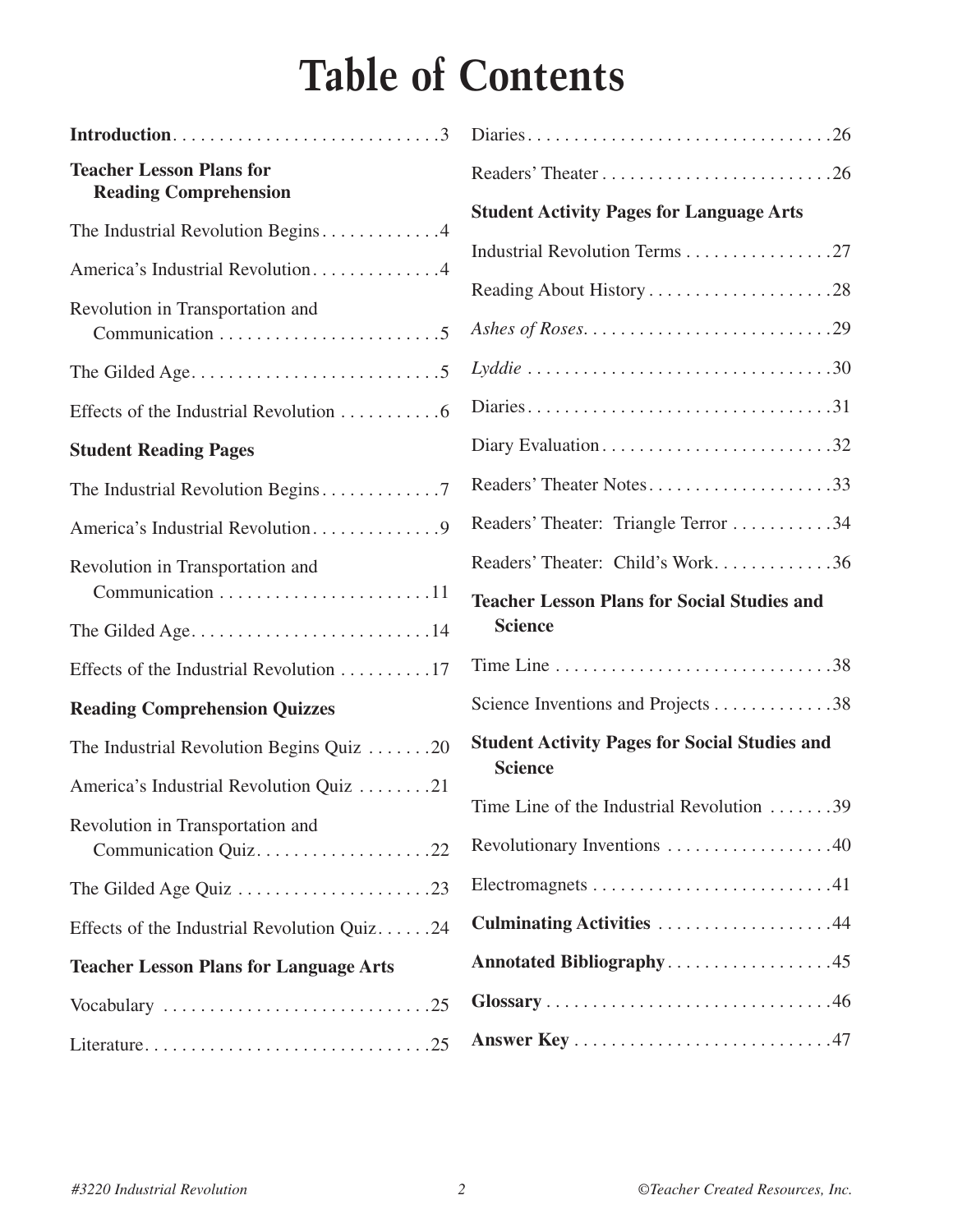

The *Spotlight on America* series is designed to introduce students to significant events in American history. Reading in the content area is enriched with a variety of activities in language arts, literature, written and oral expression, social studies, and science. The series is designed to make history literally come alive in your classroom and take root in the minds of your students.

The Industrial Revolution was a transforming event in human history. It began in the mid-1700s in England and spread across Europe and America in the 1800s. With the advent of the Industrial Revolution, transportation changed from the plodding feet of horse-drawn coaches to swifter travel by steam-driven trains and ships. Communication was revolutionized as well with the invention of the telegraph and the telephone which replaced the slow, haphazard mail system of earlier times. Innovations in the manufacture of textiles, steel, food production, and a million other products changed life forever. The pace of change was accelerated even more by the introduction of electric power.

Although the Industrial Revolution led to inexpensive consumer goods and the mass production of virtually all goods, it was also accompanied by social and economic problems such as overcrowded tenements, child labor, and hazardous working conditions. Workers met tremendous opposition as they organized unions to protect themselves against powerful, greedy industrialists and giant corporations.

The reading selections in this book introduce the Industrial Revolution and also set the stage for activities in other subject areas. The literature readings expose students to the lives of people who suffered through and survived the turmoil created during the Industrial Revolution. The language arts and literature activities help students understand and sympathize with the problems that ordinary people faced during the first century of industrialization. The social studies and science activities help students recognize the importance of inventions as a major component of industrialization, and the culminating activities acquaint students with the way people lived during the age of industrial expansion.

Enjoy using this book with your students. Look for other books in this series.

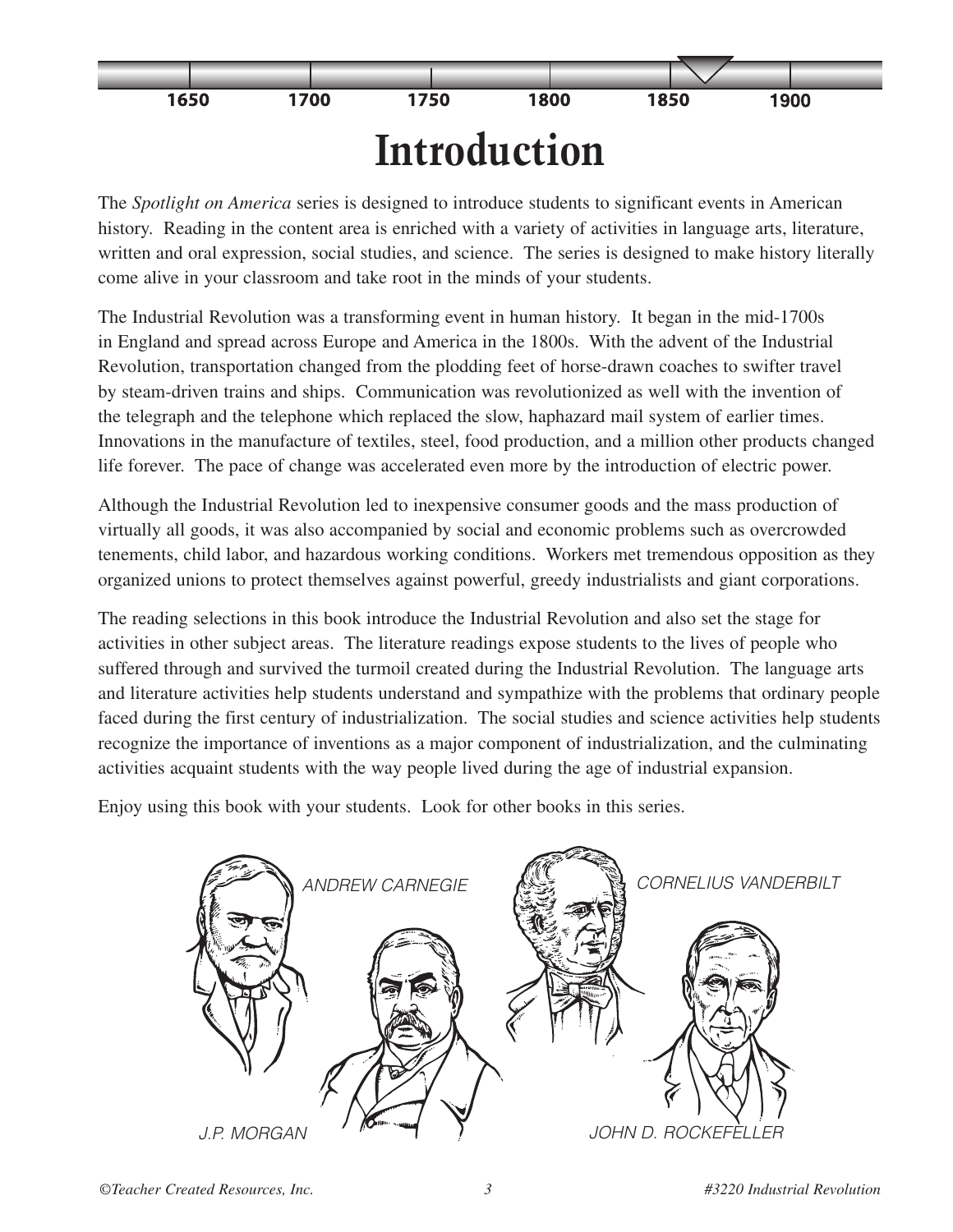



## **Revolution in Transportation and Communication**

#### **National Roads**

Factories produce goods, but the ability to transport these goods to buyers is essential to the growth of industry. In the early 1800s the only cheap and efficient means of travel was by water. It was far cheaper to send a ton of cotton from North Carolina to England than it was to ship it a few hundred miles to Pennsylvania. The U.S. government addressed this problem by funding a National Road from Cumberland, Maryland, through what is now Wheeling, West Virginia, and eventually all the way to Vandalia, Illinois. This wagon road helped owners transport goods west to buyers who would otherwise not have been able to purchase them.

#### **Canals**

The Erie Canal was dug across central New York State and helped manufacturers reach western buyers. Built between 1817 and 1825, the Erie Canal was a major engineering accomplishment of the era. Shipping goods on this man-made waterway cut the cost of shipping to a fraction of what it cost to transport freight by wagon along rugged trails and roads. Over 13,000 boats used the canal in its first year of operation. The success of the Erie Canal encouraged many other states to dig canals connecting natural waterways.

### **Steamboats**

Flatboats were modified rafts which were very effective for moving products downriver. They allowed farmers to ship goods down the

Ohio and Mississippi rivers to New Orleans, but there was no effective way to ship goods upstream until the invention of the steamboat. Early inventors of steamboats, such as John Fitch, actually lost money because so few people were willing to take a chance riding on such unusual looking boats and because they feared the engines would explode. The first steamboats were not big enough or strong enough to carry large loads.



### **Robert Fulton**

Robert Fulton improved the design of the steamboat. In addition, he used copper sheets to build the huge boiler which was needed to power such a large boat. Fulton demonstrated his invention by carrying a load up the Hudson River from New York City to Albany at five miles an hour, much faster than any flatboat or wagon could travel. He named his ship the *Clermont*. The success of Fulton's steamboat led to the rapid production of many of these boats.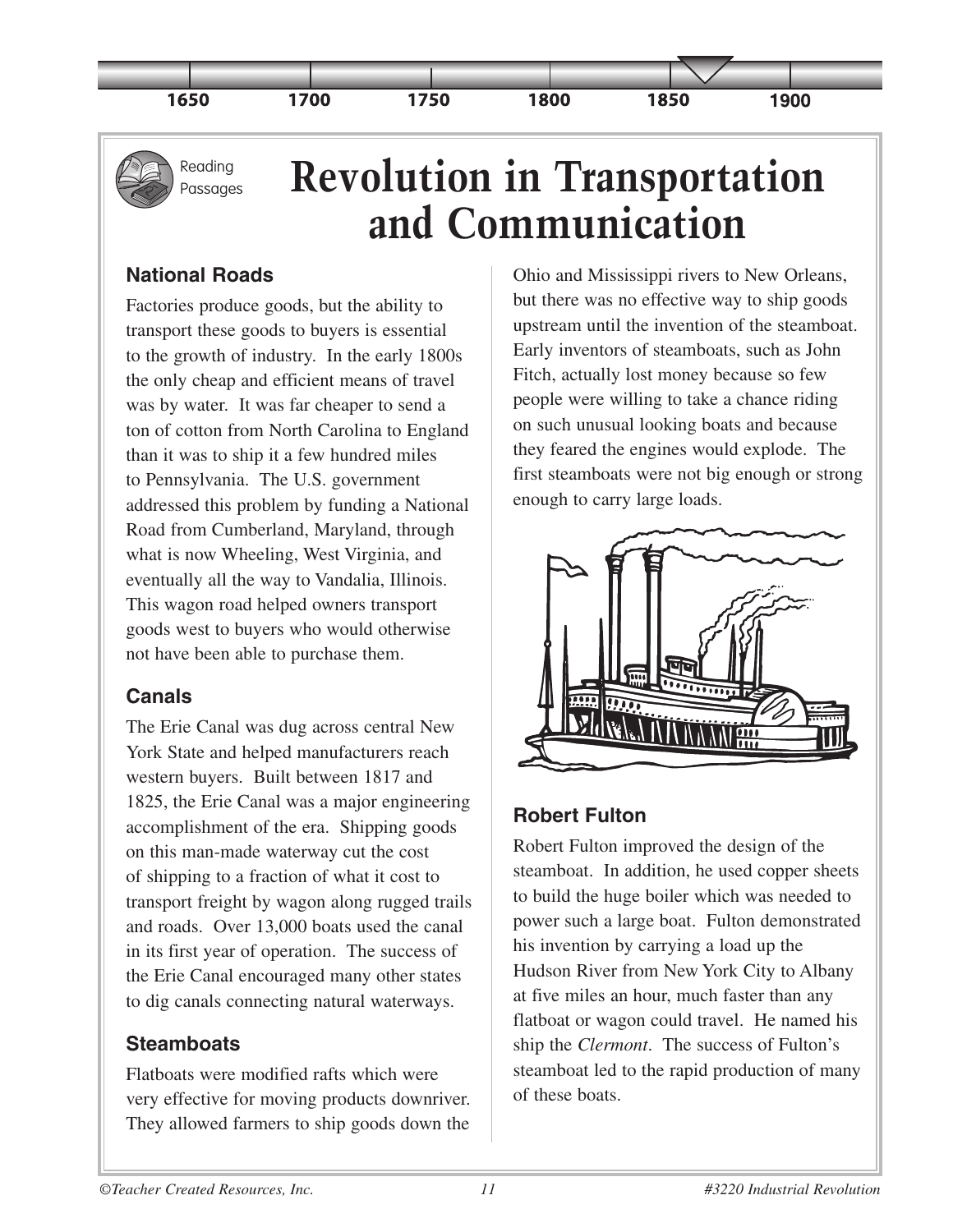



## **Revolution in Transportation and Communication** *(cont.)*

#### **Speedy Steamboats**

Reading Passages

Steamboats became synonymous with speedy water travel although they were very slow by today's standards. A trip from New Orleans, Louisiana, to Louisville, Kentucky, took three months by land but only about 10 days by steamboat. Investors were impressed with this invention, and many steamboats were made.

Travel on these boats remained popular even with frequent accidents, explosions, and drownings that killed hundreds of people during the age of steam. Steamboats were used on the ocean to travel from New York to London and especially on the waterways connecting the river cities of the American Midwest.

#### **Railroads**

Railroads changed forever the transportation of factory goods to local markets. The first railroads were cars pulled by horses along iron rails. The first steam locomotive was built by an English engineer named Richard Trevithick in 1804. A few other steam locomotives were built in England, but steam locomotives did not come into general use in England or America until the 1830s.

Some local rail lines had been built in New England with financing from local investors, but railroad lines needed more capital, or money, than private investors could raise.

In 1825 John Stevens built the first Americanmade railway steam engine. In 1831 an engine called the *DeWitt Clinton* traveled along New York rails at 15 miles per hour pulling cars that looked like converted horse carriages filled with factory goods. The locomotive was named after the New York governor who was chiefly responsible for the creation of the Erie Canal.

Businessmen convinced the U.S. Congress to provide funding, and by the 1850s railroad companies had been loaned millions of dollars and given over 130 million acres of land to use. These railroads made the transportation of factory products faster and much cheaper than any other form of land transportation. They also made possible the building of factories in more remote towns and cities.